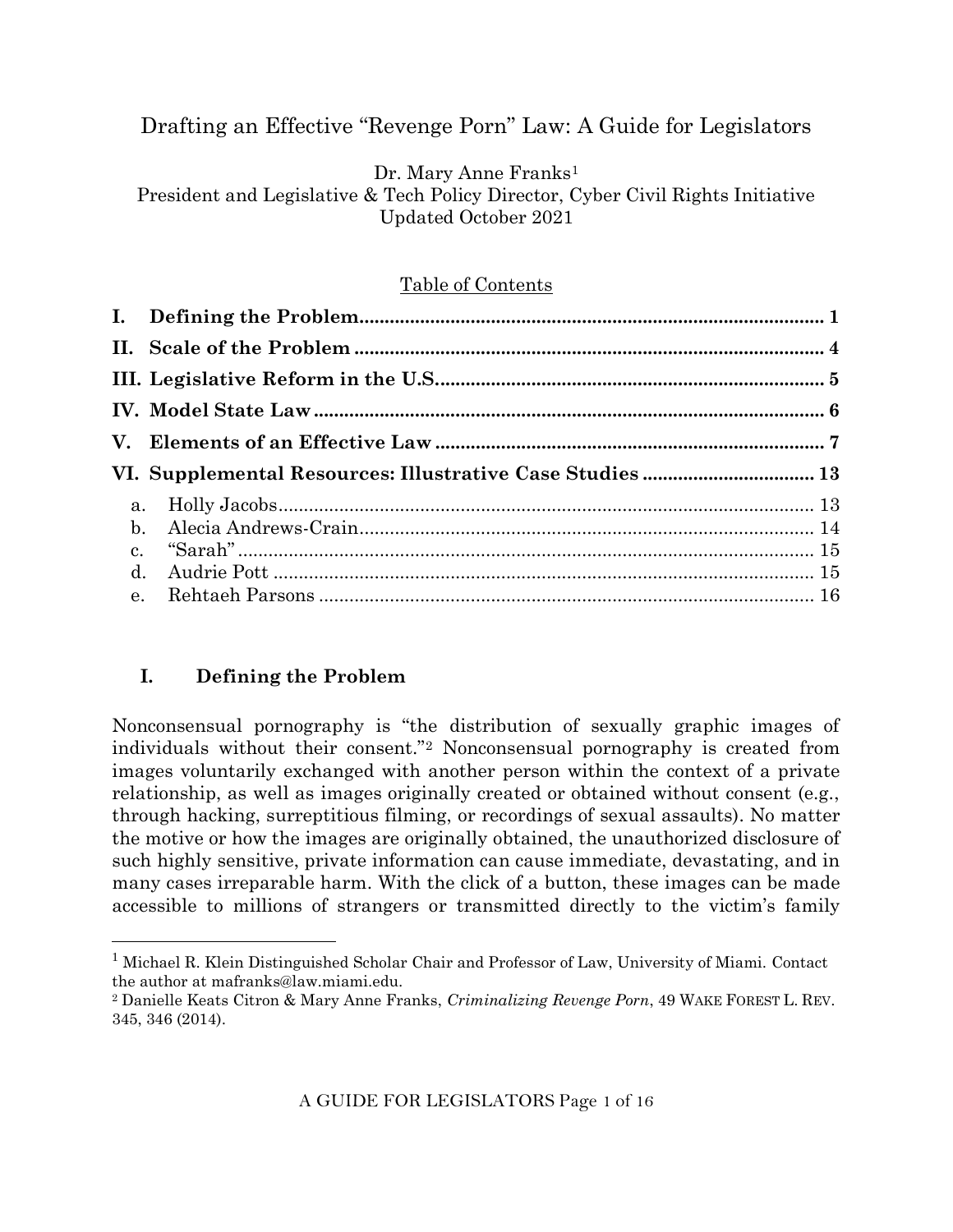members, employers, and peers. The exposure of such sensitive intimate images wreaks havoc on victims' personal, professional, educational, and family life.<sup>3</sup> sexual assault, stalked, harassed, fired from jobs, and forced to change schools. <sup>4</sup> Some victims have committed suicide.<sup>5</sup>

Contrary to what the colloquialism "revenge porn" suggests, many perpetrators of nonconsensual pornography are not motivated by personal vindictiveness, but by motives such as greed, voyeurism, and self-aggrandizement. Indeed, the CCRI study found that the vast majority of perpetrators—nearly 80% report being motivated by something other than the desire to hurt the victim.<sup>6</sup> Domestic abusers threaten to disclose intimate photos to keep partners from leaving or reporting abuse to law enforcement;<sup>7</sup> sex traffickers use compromising photos to coerce unwilling individuals to stay in the sex trade; rapists record attacks to discourage victims from reporting assaults;<sup>8</sup> nursing home workers post naked photos of vulnerable patients to social media for entertainment;<sup>9</sup> and "revenge porn" site owners traffic in unauthorized sexually explicit images to make money or to attain notoriety.<sup>10</sup>

Victims often find themselves unemployable due to the disclosure, or may withdraw from online life entirely, to the detriment of their job prospects and careers.<sup>11</sup> Victims can spend thousands of dollars in an often-futile attempt to get

<sup>3</sup> Id. at 350–54.

<sup>4</sup> *See* Ariel Ronneburger, *Sex, Privacy, and Webpages: Creating a Legal Remedy for Victims of Porn 2.0,* 21 Syracuse Sci. & Tech. L. Rep. 1 (2009), 10.

<sup>5</sup> Emily Bazelon, [Another Sexting Tragedy,](http://www.slate.com/articles/double_x/doublex/2013/04/audrie_pott_and_rehtaeh_parsons_how_should_the_legal_system_treat_nonconsensual.html) Slate, April 12, 2013.

<sup>6</sup> CCRI, *Frequently Asked Questions,* https://www.cybercivilrights.org/faqs/.

<sup>7</sup> Citron & Franks at 351.

<sup>8</sup> See Mary Anne Franks, *"Revenge Porn" Reform: A View from the Front Lines*, 69 FLA. L. REV. 1251, 1258 (2017).

<sup>9</sup> See Charles Ornstein, *Nursing Home Workers Share Explicit Photos of Residents on Snapchat*, PRO PUBLICA, Dec. 21, 2015, https://www.propublica.org/article/nursing-home-workers-shareexplicitphotos-of-residents-on-snapchat.

<sup>10</sup> *'Revenge Porn' Website has Colorado Women Outraged*, CBS DENVER, Feb. 3, 2014,

http://denver.cbslocal.com/2013/02/03/revenge-porn-website-hascolorado-woman-outraged/.

<sup>11</sup> Ariel Ronneberger, *Sex, Privacy, and Webpages: Creating a Legal Remedy for Victims of Porn 2.0*,

<sup>21</sup> SYRACUSE SCI. & TECH. L. REP. 1, 8–10 (2009); *see also Warren City Bd. of Educ*., 124 Lab. Arb.

Rep (BNA) 532, 536– 37 (2007) (arbitration decision upholding the termination of a teacher fired because an ex-spouse distributed nude images to co-workers and school officials); Citron & Franks at 352.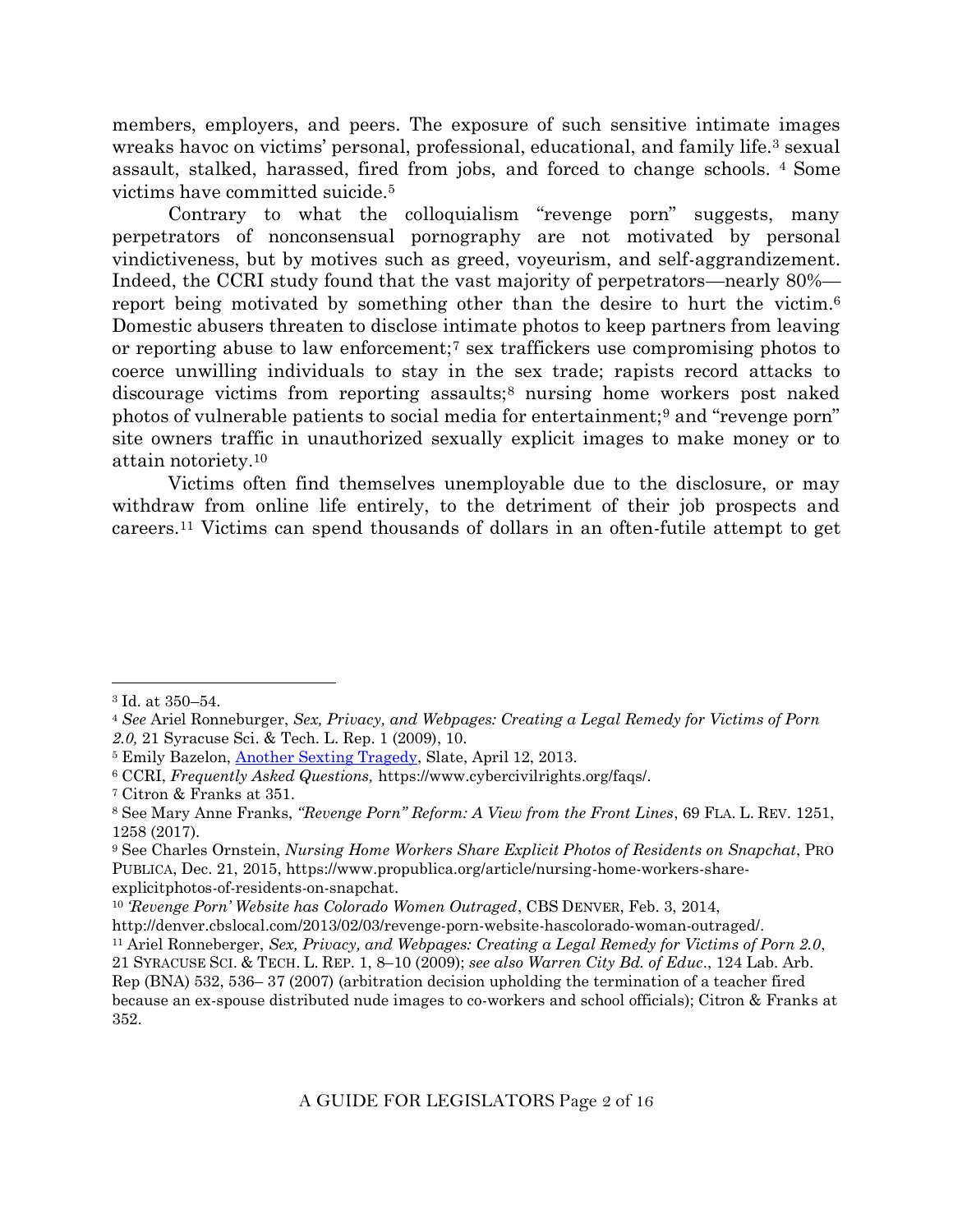the material removed from the internet,<sup>12</sup> or in legal fees pursuing judgments that, even if awarded, they may never collect.<sup>13</sup>

Victims frequently experience serious emotional and psychological distress, including depression, anxiety, agoraphobia, difficulty maintaining intimate relationships, and posttraumatic stress disorder.<sup>14</sup> Victims have been stalked, harassed, threatened with sexual assault, defamed as sexual predators, terminated from employment, expelled from their schools, or forced to change their names. Some victims have committed suicide.<sup>15</sup>

The prevalence and impact of nonconsensual pornography has been exacerbated by rising domestic violence rates,<sup>16</sup> stay-at-home orders, increased time online, and the shift to online education and work-from-home using unfamiliar and insecure communication technology due to the COVID-19 pandemic.<sup>17</sup>

In addition to harm to individual victims, nonconsensual pornography exacerbates gender inequality. Women are more likely to be victims of nonconsensual pornography, while men are more likely to be perpetrators.<sup>18</sup> Available evidence also indicates that women and girls face more serious consequences as a result of victimization.<sup>19</sup> "Revenge porn" websites feature more women than men, and most reported cases to date involve female victims and male

<sup>19</sup> Citron & Franks at 353–54.

<sup>12</sup> Ian Sherr, *Forget being a victim. What to do when revenge porn strikes,* CNET, May 13, 2015 (noting that a typical case "can cost as much as \$10,000."), https://www.cnet.com/news/forget-beinga-victim-what-to-dowhen-revenge-porn-strikes/.

<sup>13</sup> Tracy Clark-Flory, *Criminalizing 'revenge porn,*' SALON, Apr. 6, 2013

<sup>(</sup>https://www.salon.com/2013/04/07/criminalizing\_revenge\_porn/.

<sup>14</sup> Samantha Bates, *Revenge Porn and Mental Health: A Qualitative Analysis of the Mental Health Effects of Revenge Porn on Female Survivors*, 12 FEMINIST CRIMINOLOGY 22, 38–39 (2017). <sup>15</sup> Citron & Franks at 372. *See also* Nina Burleigh, *Sexting, Shame and Suicide*, ROLLING STONE, Sept. 17, 2013, http://www.rollingstone.com/culture/news/sexting-shame-and-suicide20130917; BBC News Serv., *Tiziana Cantone: Suicide following years of humiliation online stuns Italy*, Sept. 16, 2016 (31-year-old Italian woman hangs herself after video of her performing a sex act goes viral), http://www.bbc.com/news/world-europe-37380704; Emily Bazelon, *Another Sexting Tragedy*, SLATE, Apr. 12, 2013 (17-year-old Canadian girl hangs herself after photos of her being sexually assaulted at a party are circulated), https://slate.com/human-interest/2013/04/audrie-pott-and-rehtaehparsonshow-should-the-legal-system-treat-nonconsensual-sexts.html; Kate Briquelet & Katie Zavadski, *Nude Snapchat Leak Drove Teen Girl to Suicide*, THE DAILY BEAST, June 20, 2016 (15 year-old girl shoots herself in the head after ex-boyfriend posts nude photo on social media), https://www.thedailybeast.com/nude-snapchat-leak-drove-teen-girl-to-suicide.

<sup>16</sup> M.B. Pell & Benjamin Lesser, *Researchers warn the COVID-19 lockdown will take its own toll on health*, REUTERS, Apr. 3, 2020, https://www.reuters.com/investigates/special-report/healthcoronavirus-usacost/.

<sup>17</sup> Jessica M. Goldstein, *'Revenge porn' was already commonplace. The pandemic has made things even worse*, WASH. POST, Oct. 29, 2020. https://www.washingtonpost.com/lifestyle/style/revenge-pornnonconsensual-porn/2020/10/28/603b88f4-dbf1-11ea-b205-ff838e15a9a6\_story.html <sup>18</sup> *Id*. at 12, 15.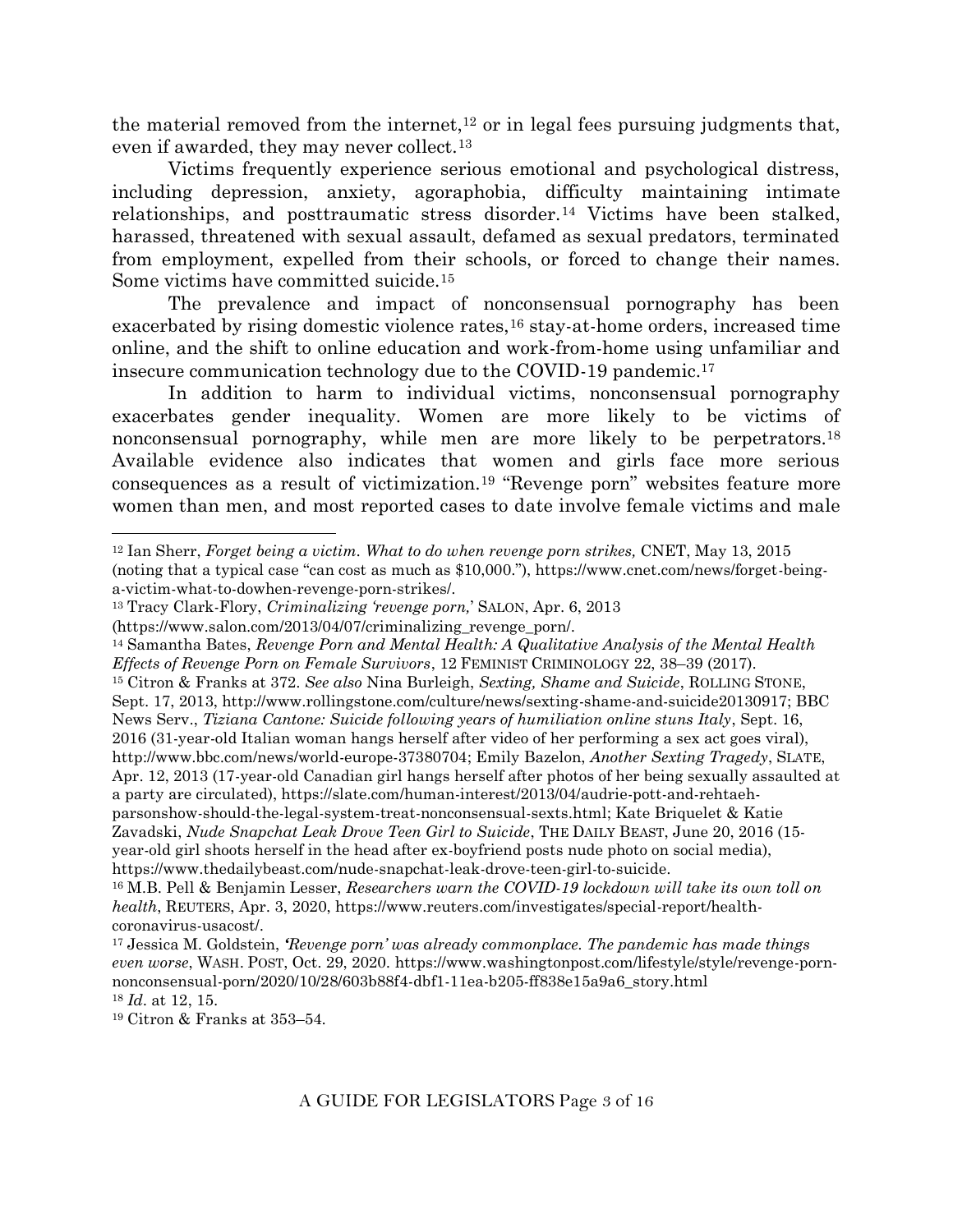perpetrators.<sup>20</sup> Nonconsensual pornography often plays a role in crimes that disproportionately affect women, including intimate partner violence, sexual abuse, sexual assault, and sex trafficking. It also helps to "sustain a culture . . . in which sexual consent is regularly ignored."<sup>21</sup>

The disclosure or threatened disclosure of intimate images chills women's speech, expression, and professional ambition. Those who are targeted frequently withdraw from various spheres of meaningful activity: work, school, social media, and personal relationships. The chilling effects of nonconsensual pornography include deterring women from vocations such as politics<sup>22</sup> and journalism.<sup>23</sup>

#### **II. Scale of the Problem**

In 2017, CCRI researchers studied a sample of 3,044 American adults who use social media.<sup>24</sup> This study found that 1 in 8 participants had been victimized by or threatened with nonconsensual pornography.<sup>25</sup> The actual number is undoubtedly higher, when one factors in minors and victims who are not yet aware that they have been targeted, such as those whose images are shared in restricted online communities or whose names are not originally attached to the images. The CCRI study also found that 1 in 20 adult social media users admit to distributing nonconsensual pornography<sup>26</sup> and found that women are 1.7 times more likely to be targeted than men.<sup>27</sup>

Nearly half of all victims' intimate images were distributed by text message and the rest were distributed through social media, in person, or the internet.<sup>28</sup> As

content/uploads/2017/06/CCRI-2017- Research-Report.pdf.

<sup>20</sup> See Anastasia Powell et al., *The Picture of Who Is Affected by 'Revenge Porn' Is More Complex Than We First Thought*, CONVERSATION, May 7, 2017, https://theconversation.com/the-picture-ofwho-is-affected-byrevenge-porn-is-more-complex-than-we-first-thought-77155.

<sup>21</sup> Clare McGlynn & Erika Rackley, *Image-Based Sexual Abuse*, 37 OXFORD J. OF L. STUDIES 534 (2017).

<sup>22</sup> Jill Filipovic, *Wondering why more women don't run for office? Look what happened to Katie Hill*, GUARDIAN, Nov. 2, 2019, https://www.theguardian.com/commentisfree/2019/nov/02/katie-hillresignation-women-politics-sexuality

<sup>23</sup> Michelle Ferrier, *Attacks and Harassment: The Impact on Female Journalists and Their Reporting* 7 (2018), https://www.iwmf.org/wpcontent/uploads/2018/09/Attacks-and-Harassment.pdf.

<sup>24</sup> Asia A. Eaton et al., *Nationwide Online Study of Nonconsensual Porn Victimization and Perpetration, A Summary Report 11* (2017), https://www.cybercivilrights.org/wp-

<sup>25</sup> *Id*. at 11.

<sup>26</sup> Id.

<sup>27</sup> Id.

<sup>28</sup> *Id*. at 21.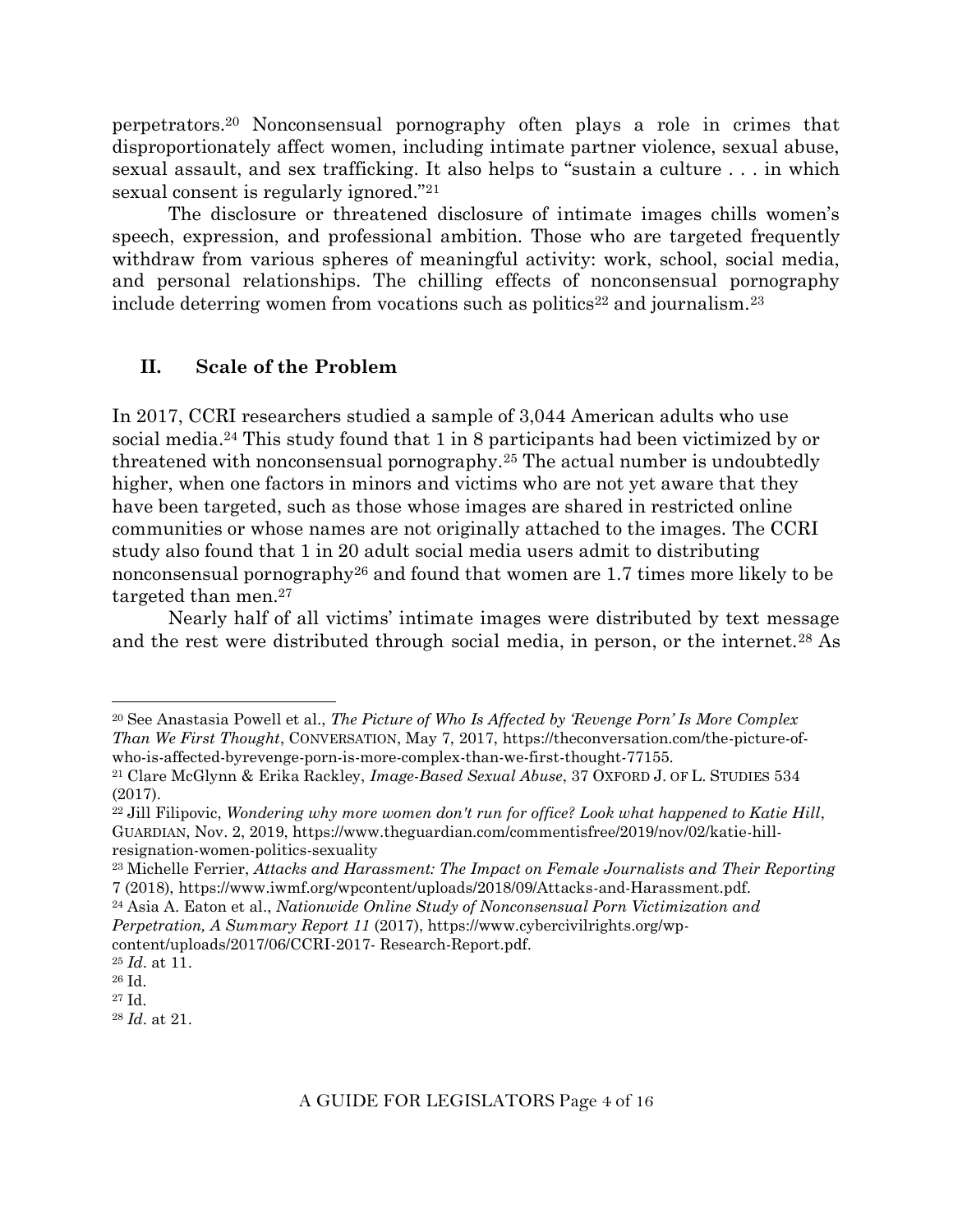many as 10,000 websites feature "revenge porn,"<sup>29</sup> some dedicated solely to this content.<sup>30</sup> These easily accessible, largely anonymous platforms connect profitdriven purveyors with voyeuristic consumers. These sites frequently display personal information about victims (e.g., name, age, address, employer, email address, and links to social media profiles) alongside the images, making it easy for strangers to harass and threaten victims.<sup>31</sup> Many revenge porn sites are searchable by name, town, or school. These search features, as well as the ability to comment on posts, make it possible for victims to be identified even if they are not immediately identifiable in the image itself or by information that accompanies the original posting.

## **III. Legislative Reform in the U.S.**

In the United States, only three U.S. states – New Jersey, Alaska, and Texas<sup>32</sup> – had criminal laws that could be directly applied to nonconsensual pornography before CCRI was founded. As of October 2021, forty-eight state legislatures, the District of Columbia, the territory of Guam, and the Uniform Code of Military Justice have recognized the devastating impact of this form of privacy violation through criminal statutes. <sup>33</sup> The Cyber Civil Rights Initiative advised drafters in the majority of these states, though the final versions of these laws do not necessarily reflect CCRI's recommendations. CCRI's President and Legislative and Tech Policy Director, Mary Anne Franks, began working with the office of Congresswoman Jackie Speier (D-CA) on a federal criminal bill in 2013.34 The original version of the bill, titled the Intimate Privacy Protection Act, was introduced with bipartisan support in Congress on July 14, 2016. The bill was supported by Facebook, Twitter, the National Organization for Women, the National Democratic Institute, the Information Technology and Innovation

<sup>29</sup> This figure is based on takedown requests made available to CCRI.

<sup>30</sup> See *Revenge Porn: Misery Merchants,* The Economist, July 5, 2014,

https://www.economist.com/international/2014/07/05/misery-merchants.

<sup>31</sup> See Citron & Franks at 350–51.

<sup>32</sup> A portion of Texas's law was declared unconstitutional in 2014. *See* Ex parte Thompson (2014), available at http://caselaw.findlaw.com/tx-court-of-criminal-appeals/1678295.html.

<sup>33</sup> CCRI, 46 States + DC Have Revenge Porn Laws, https://www.cybercivilrights.org/revenge-pornlaws/ (collecting state statutes). In two additional states—Mississippi and Wyoming—legislation has been passed and is currently awaiting signature by the states' governors. *See* Miss. Senate Bill 2021, http://billstatus.ls.state.ms.us/documents/2021/pdf/SB/2100-2199/SB2121SG.pdf; Wyo. House Bill 85, https://www.wyoleg.gov/Legislation/2021/HB0085.

<sup>34</sup> Progressive Law Practice, Federal Legislation on Tap to Fight 'Revenge Porn,' (Jan. 2015), [http://progressivelawpractice.com/index.php/big-law/692-federal-legislation-on-tap-to-fight-revenge](http://progressivelawpractice.com/index.php/big-law/692-federal-legislation-on-tap-to-fight-revenge-porn)[porn.](http://progressivelawpractice.com/index.php/big-law/692-federal-legislation-on-tap-to-fight-revenge-porn)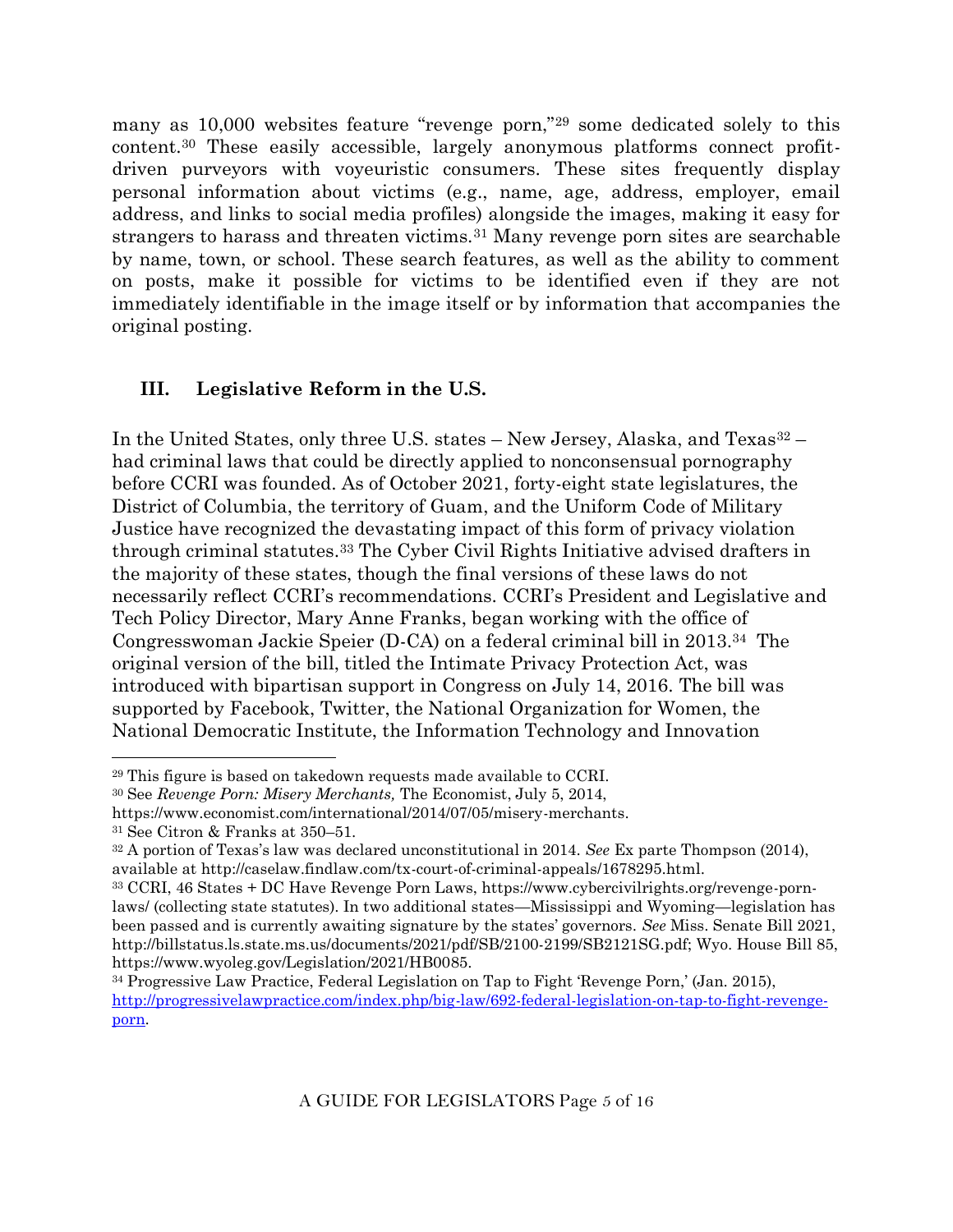Foundation, Feminist Majority, Girls, Inc., and the Cyber Civil Rights Initiative.<sup>35</sup> Leading constitutional scholar Erwin Chemerinsky also gave a statement in support of the bill.<sup>36</sup> The bill has been re-introduced twice more in slightly different forms, most recently as the Stopping Harmful Image Exploitation and Limiting Distribution (SHIELD) Act, which passed the House of Representatives as part of the Violence Against Women Reauthorization Act of 2021.<sup>37</sup>

## **IV. Model State Law**

While concerns have been raised about the constitutionality of laws prohibiting nonconsensual pornography, every state supreme court that has taken up the issue to date has ruled that the laws comport with the First Amendment. This includes the Illinois state law criminalizing nonconsensual pornography, which is based on CCRI's model statute and is the strongest intimate privacy law in the country. In October 2020, the U. S. Supreme Court declined to review *Austin v. Illinois*, letting stand the Illinois Supreme Court's 2019 [ruling](https://courts.illinois.gov/Opinions/SupremeCourt/2019/123910.pdf) that the law is a constitutionally permissible protection of the right to intimate privacy.

Below is the text of CCRI's model state law:

*An actor may not knowingly disclose, or threaten to disclose, an image of another person who is identifiable from the image itself or information displayed in connection with the image and whose intimate parts are exposed or who is engaged in a sexual act, when the actor knows or recklessly disregarded the risk that the depicted person has not consented to such disclosure [and under circumstances in which the actor knew or should have known that the depicted person had a reasonable expectation of privacy. A person who has consented to the disclosure of an image within the context of a confidential relationship retains a reasonable expectation of privacy regarding disclosures beyond such a relationship, as does a person whose intimate parts are exposed or who is engaging in a sexual act involuntarily, whether in public or private.]<sup>38</sup>*

A GUIDE FOR LEGISLATORS Page 6 of 16

<sup>35</sup> Id.

<sup>36</sup> Id.

<sup>37</sup> Rep. Jackie Speier, *Speier and Katko Amendment to Address Online Exploitation of Private Images Included in Violence Against Women Reauthorization Act* (Mar. 17, 2021),

https://speier.house.gov/press-releases?ID=FB99CA92-BFA3-4E6A-AA97-56AE155C46E3. <sup>38</sup> The "reasonable expectation of privacy" language is bracketed because of the benefits and drawbacks of including it. The benefit of including such language is to emphasize that the statute only protects private images. This point is already addressed in B(1) of the exceptions, but including it in the elements might helpfully underscore this aspect. The drawback of this approach is that the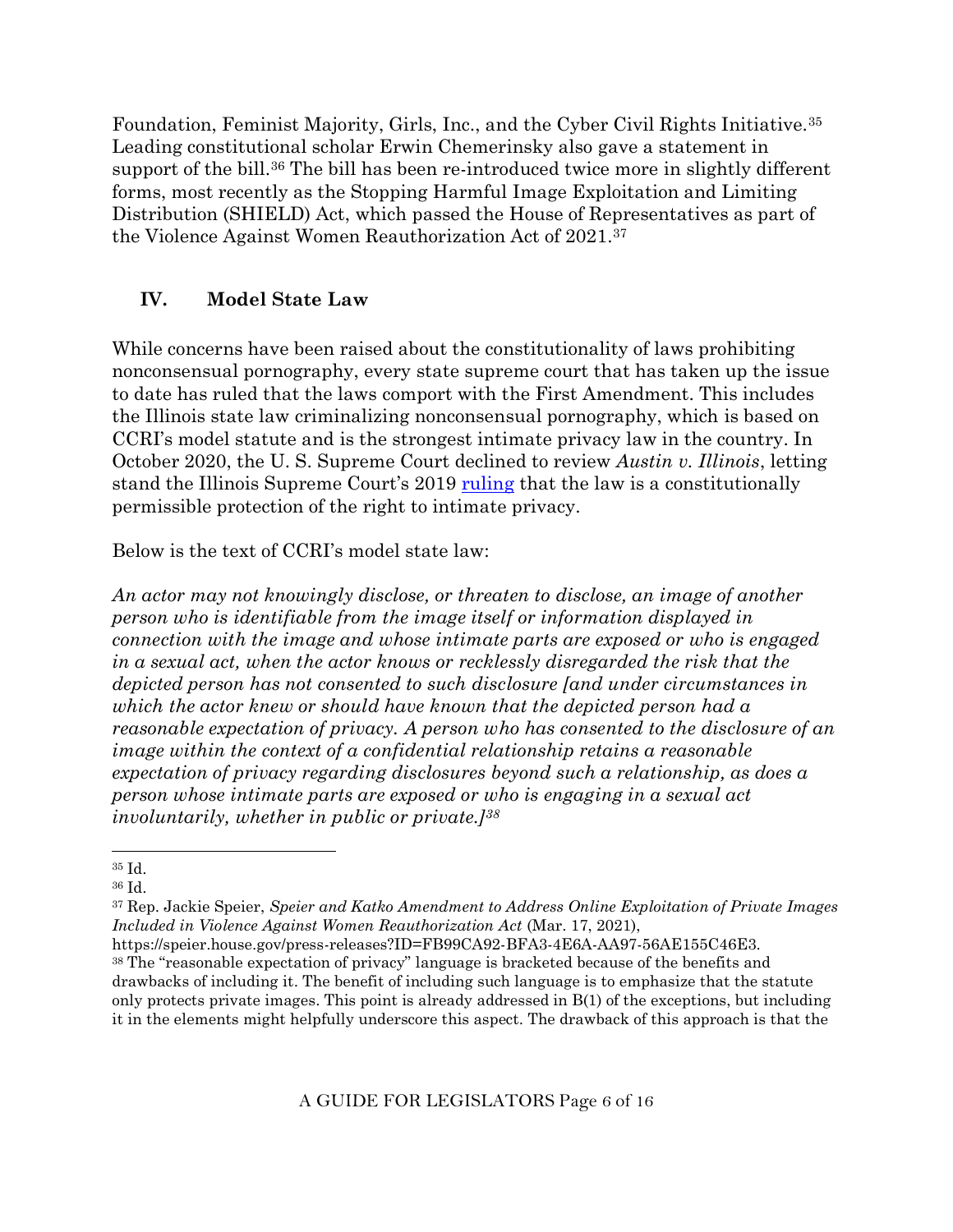- *A. Definitions. For the purposes of this section,*
	- *(1) "Disclose" includes transferring, publishing, distributing, or reproducing;*
	- *(2) "Image" includes a photograph, film, videotape, recording, digital, or other reproduction;*
	- *(3) "Intimate parts" means the naked genitals, pubic area, anus, or female post-pubescent nipple of the person;*
	- *(4) "Sexual act" includes but is not limited to masturbation; genital, anal, or oral sex; sexual penetration with objects; or the transfer or transmission of semen upon any part of the depicted person's body.*
- *B. Exceptions. This section does not apply to*
	- *(1) Images involving voluntary exposure in public or commercial settings; or*
	- *(2) Disclosures made in the public interest, including but not limited to the reporting of unlawful conduct, or the lawful and common practices of law enforcement, criminal reporting, legal proceedings, or medical treatment.*

## **V. Elements of an Effective Law**

This section provides an in-depth explanation of the elements of an effective law. Far too many existing state laws suffer from overly burdensome requirements, narrow applicability, or constitutional infirmities. A strong law must be clear, specific, and narrowly drawn to protect both the right to privacy and the right to freedom of expression. The following is a list of features an effective law should have, as well as aspects that should be avoided.

1. The law **SHOULD**, first, clearly set out the elements of the offense. The 3 basic elements should be:

1) the disclosure of private, sexually explicit photos or videos;

term "reasonable expectation of privacy" might create more ambiguity than it resolves, especially considering the doctrinal baggage of the term in Fourth Amendment jurisprudence.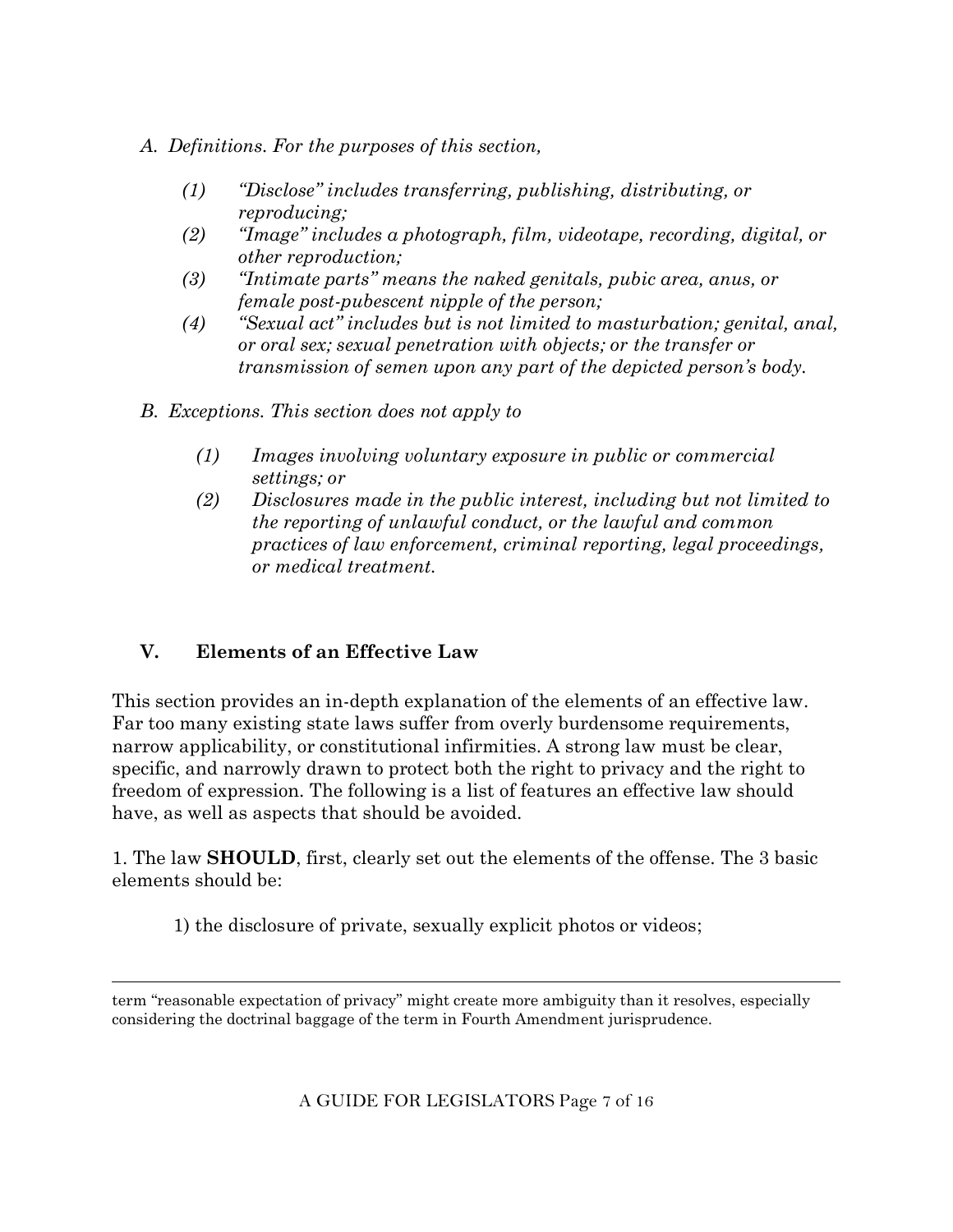2) of an identifiable<sup>39</sup> person, and

3) without the consent of the person depicted.<sup>40</sup>

2. The law **SHOULD** also clearly state the requisite *mens rea* for each element of the crime. It is an axiom of criminal law that a person cannot be guilty "unless the mind be guilty; that is unless the intent is criminal."<sup>41</sup> Mens rea, or "guilty mind," "refers to the mental state the defendant must have had regarding the 'social harm' elements set out in the definition of the offense."<sup>42</sup> At common law, the terms for mens rea were numerous and often ill-defined. The Model Penal Code (MPC), by contrast, uses just four terms for mens rea: purpose, knowledge, recklessness, and negligence. Many states have adopted the MPC approach to mens rea.<sup>43</sup>

The mens rea for the first element, disclosure, should be purpose or knowledge. The distinction between the two is not bright in most circumstances, and in the context of disclosures amount effectively to the same thing. The primary point is to ensure that purely accidental disclosures would not be punishable.

The mens rea for the second element should be no higher than recklessness. While the term "recklessness" can be defined in various ways, the MPC offers a fairly straightforward definition: recklessness is the conscious disregard of a "substantial and unjustified risk."<sup>44</sup> It is based on the actual knowledge of risk on the part of the offender, as opposed to negligence, which is based on what the offender should have known. That is, for an offender to be punished, he would have to have known that there was a substantial risk that the person depicted had not consented to the disclosure and be unable to offer justification for why he took that risk.

http://www.ilga.gov/legislation/publicacts/fulltext.asp?Name=098-1138).

<sup>41</sup> Black's Law Dictionary 55 (4th ed. 1968).

<sup>39</sup> The designation of an "identifiable" person makes clear that the statute will not apply to photos or videos that merely depict body parts or sexual activity and provide no indication of who the subjects might be.

<sup>40</sup> *See* Illinois S.B. 1009 (signed into law December 2014): "A person commits nonconsensual dissemination of private sexual images when he or she… intentionally disseminates an image of another person… who is identifiable from the image itself or from information displayed in connection with the image; and who is engaged in a sexual act or whose intimate parts are exposed… and obtains the image under circumstances in which a reasonable person would know or understand that the image was to remain private; and knows or should have known that the person in the image has not consented to the dissemination." (available at

<sup>42</sup> United States v. Cordoba-Hincapie, 825 F. Supp. 485 (1993).

<sup>43</sup> *See* JOSHUA DRESSLER & STEPHEN GARVEY, CRIMINAL LAW: CASES AND MATERIALS, 7th ed. (2016), 168-9.

<sup>44</sup> MPC 2.02(c)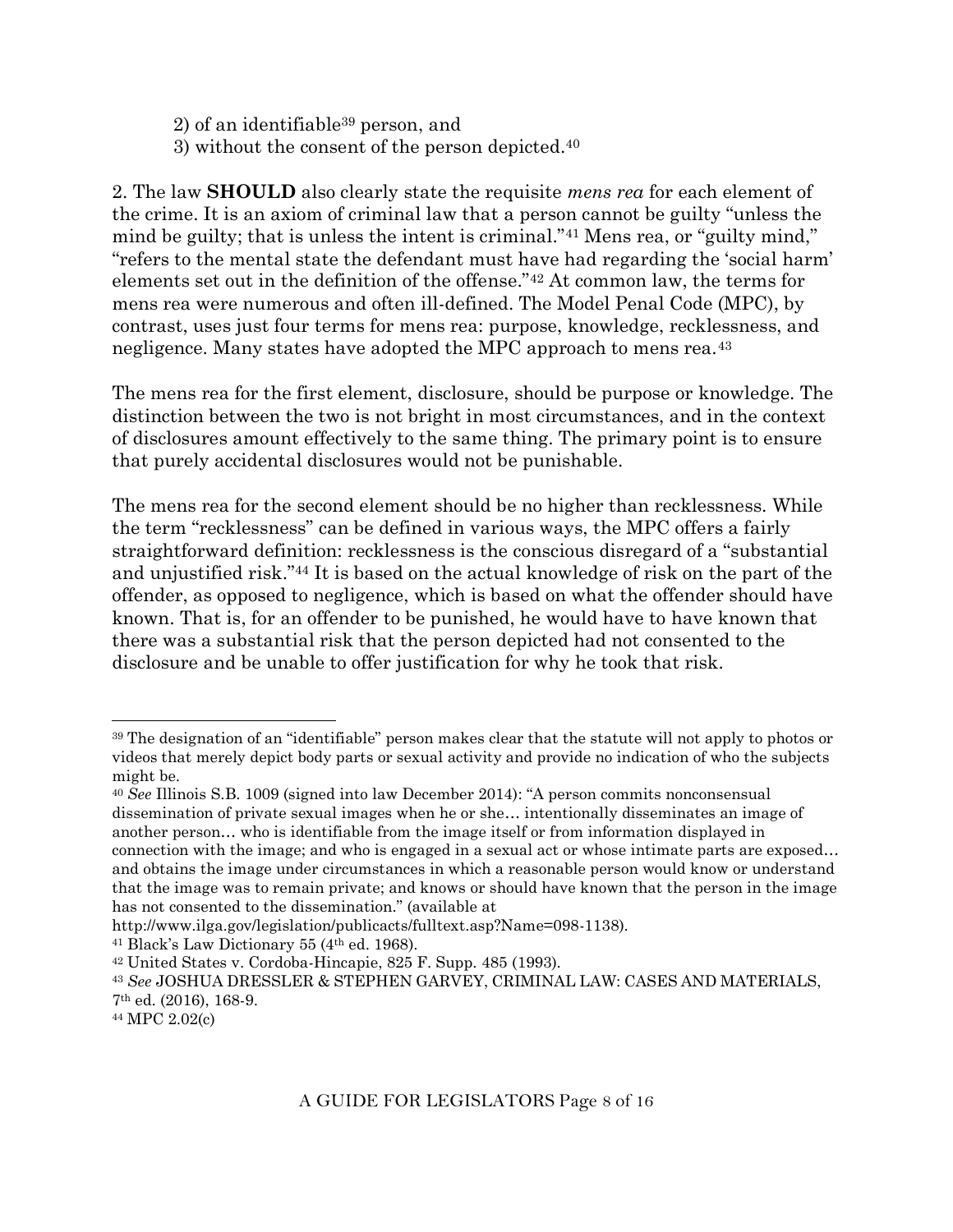3. The law **SHOULD** explicitly include an exception for sexually explicit images voluntarily exposed in public or commercial settings.<sup>45</sup> This would ensure that individuals would not be prosecuted for recording and reporting unlawful activity in public places, such as flashing, or forwarding or linking to commercial pornography (or content they reasonably believed was commercial pornography).<sup>46</sup>

4. The law **SHOULD** include a narrow exception for disclosures made in the public interest, including the lawful and common practices of law enforcement or medical treatment. Law enforcement officers and medical professionals often deal with intimate materials, such as visual evidence of injuries from domestic violence or rape. While it is vital that such materials be kept out of the public eye, the law should not burden the necessary flow of evidence or medical records that takes place in professional settings. Outside of law enforcement and medical practices, the "public interest" exception might apply, for example, to situations in which a concerned partner or parent of a victim of nonconsensual pornography contacts an advocacy organization or social media platform and includes links to or copies of the content in the hopes of having it removed or otherwise obtaining assistance, without getting express permission from the victim to do so.

5. **The law SHOULD NOT require that perpetrators act with the intent to harass, humiliate, or cause emotional distress.** Such a requirement mischaracterizes nonconsensual pornography as a form of harassment rather than as an invasion of privacy and potentially renders statutes vulnerable to First Amendment challenge.

The term "revenge porn" may be partly to blame for these misguided intent requirements, as it implies that this conduct is motivated by personal animus.<sup>47</sup> Nonconsensual pornography often is, of course, a form of harassment. "Classic" revenge porn cases involve bitter exes determined to destroy their victims' lives.

<sup>45</sup> *See* Illinois S.B. 1009, which exempts the intentional dissemination of an image of another identifiable person who is engaged in a sexual act or whose intimate parts are exposed "when the dissemination is made for the purpose of a criminal investigation that is otherwise lawful"; "for the purpose of, or in connection with, the reporting of unlawful conduct"; when the images involve voluntary exposure in public or commercial settings"; or "when the dissemination serves a lawful public purpose." (available at [http://www.ilga.gov/legislation/publicacts/fulltext.asp?Name=098-1138\)](http://www.ilga.gov/legislation/publicacts/fulltext.asp?Name=098-1138) <sup>46</sup> *See* [Illinois S.B. 1009,](http://www.ilga.gov/legislation/publicacts/fulltext.asp?Name=098-1138) which exempts the intentional dissemination of an image of another identifiable person who is engaged in a sexual act or whose intimate parts are exposed "when the dissemination is made for the purpose of a criminal investigation that is otherwise lawful"; "for the purpose of, or in connection with, the reporting of unlawful conduct"; when the images involve voluntary exposure in public or commercial settings"; or "when the dissemination serves a lawful public purpose."

<sup>47</sup> *See* Franks, [How to Defeat Revenge Porn,](http://www.huffingtonpost.com/mary-anne-franks/how-to-defeat-revenge-porn_b_7624900.html) *supra* note 24.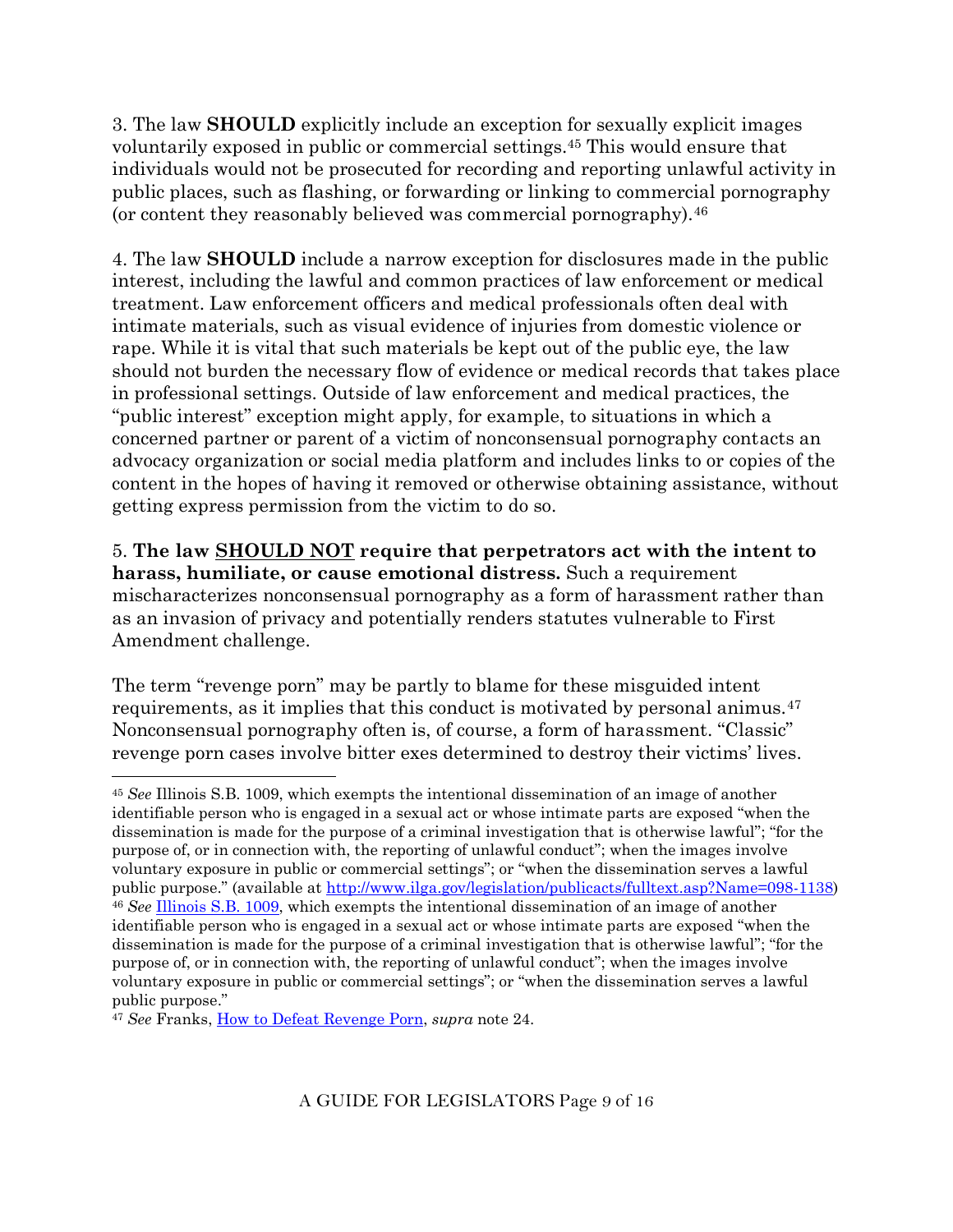However, a significant portion of nonconsensual pornography cases involve people who do not even know each other. The proprietors of revenge porn websites, for example, do not have personal grievances against the thousands of victims depicted without consent on their platforms. Neither did the distributors of over a hundred female celebrities' private, intimate photos in the notorious 2014 "celebrity hack." <sup>48</sup> Nor do the many perpetrators who distribute or publish photos and videos on the presumption that their victims will never discover what they have done, including the California Highway Patrol officers who accessed and forwarded female DUI suspects' intimate cellphone pictures as a "game,"<sup>49</sup> the fraternity brothers who uploaded photos of unconscious, naked women to a members-only Facebook page,<sup>50</sup> or the caretakers who posted explicit images of their unsuspecting patients to Snapchat.<sup>51</sup>

"Intent to harass" requirements confuse mens rea with motive. While the requisite mens rea for each element of a criminal law should be clearly stated, criminal laws are not required to include – and indeed the majority do not include - motive requirements. "Intent to cause emotional distress" or "intent to harass" requirements<sup>52</sup> arbitrarily distinguish between perpetrators motivated by personal desire to harm and those motivated by other reasons.<sup>53</sup> Motive requirements ignore the reality that many perpetrators are motivated not by an intent to distress but instead by a desire to entertain, to make money, or achieve notoriety.<sup>54</sup>

What is more, while "intent to harass" provisions are often touted as necessary to ensure compliance with the First Amendment, the reality is that such provisions

<sup>48</sup> *See* Rob Price, [Bitcoin Beggars Try to Profit Off Leaked Celebrity Nudes,](http://www.dailydot.com/crime/celebgate-jennifer-lawrence-nude-leakers-bitcoin/) Daily Dot, Sept. 1, 2014. <sup>49</sup> *See* Matthias Gafni & Malaika Fraley, [Warrant: CHP officer says stealing nude photos from](http://www.contracostatimes.com/my-town/ci_26793090/warrant-chp-officer-says-stealing-nude-photos-from)  [female arrestees 'game' for cops](http://www.contracostatimes.com/my-town/ci_26793090/warrant-chp-officer-says-stealing-nude-photos-from), Contra Costa Times, Oct. 24, 2014.

<sup>&</sup>lt;sup>50</sup> Holly Otterbein, [Member of Penn State's Kappa Delta Rho Defends Fraternity](http://www.phillymag.com/news/2015/03/18/member-of-penn-states-kappa-delta-rho-defends-fraternity/), Philadelphia Magazine, March 18, 2015.

<sup>51</sup> *See* Charles Ornstein, *Nursing Home Workers Share Explicit Photos of Residents on Snapchat,* PRO PUBLICA (Dec. 21, 2015) [https://www.propublica.org/article/nursing-home-workers-share](https://www.propublica.org/article/nursing-home-workers-share-explicit-photos-of-residents-on-snapchat)[explicit-photos-of-residents-on-snapchat](https://www.propublica.org/article/nursing-home-workers-share-explicit-photos-of-residents-on-snapchat)

<sup>52</sup> *See* [Utah H.B. 71](http://le.utah.gov/~2014/bills/static/HB0071.html) (signed into law March 2014): "An actor commits the offense of distribution of intimate images if the actor, with the intent to cause emotional distress or harm, knowingly or intentionally distributes to any third party any intimate image of an individual who is 18 years of age or older…"

<sup>53</sup> *See* Mary Anne Franks, [How to Defeat Revenge Porn: First,](http://www.huffingtonpost.com/mary-anne-franks/how-to-defeat-revenge-porn_b_7624900.html) Recognize It's About Privacy, Not [Revenge,](http://www.huffingtonpost.com/mary-anne-franks/how-to-defeat-revenge-porn_b_7624900.html) Huffington Post, June 22, 2015.

<sup>54</sup> As the proprietor of a once-popular revenge porn site described his motivations, "I call it entertainment... We don't want anyone shamed or hurt we just want the pictures there for entertainment purposes and business." CBS Denver, ['Revenge Porn' Website has Colorado Women](http://denver.cbslocal.com/2013/02/03/revenge-porn-website-has-colorado-woman-outraged/)  [Outraged,](http://denver.cbslocal.com/2013/02/03/revenge-porn-website-has-colorado-woman-outraged/) Feb. 3, 2014.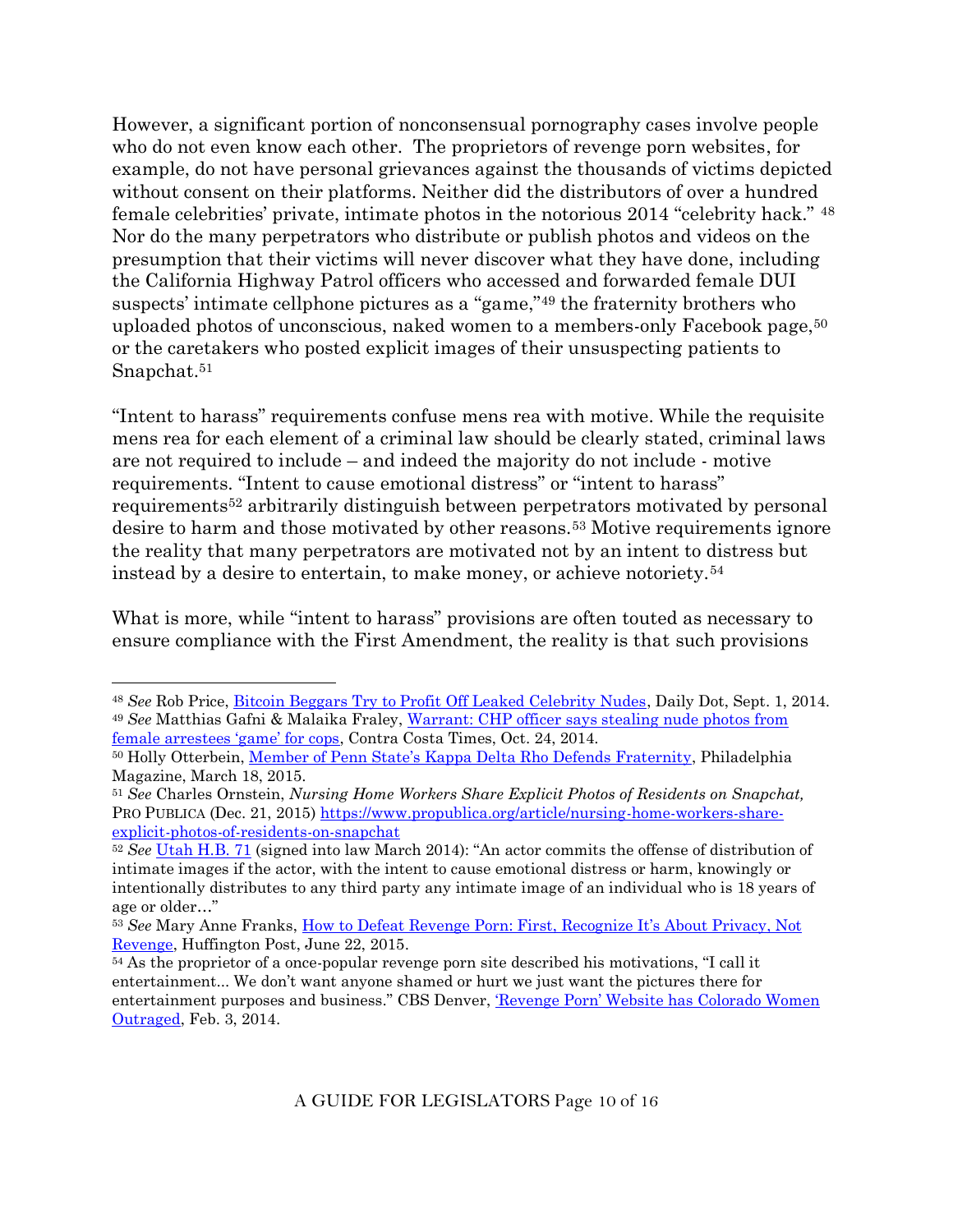are neither required by First Amendment doctrine and in fact create First Amendment vulnerabilities. The Supreme Court has never held that statutes regulating expression must include motive requirements. If anything, the Court has suggested that motive requirements might render an otherwise constitutional statute unconstitutional.<sup>55</sup> Indeed, cyberbullying laws in North Carolina and New York that included such clauses have recently been declared unconstitutional.<sup>56</sup> The courts in these cases noted that phrases such as harass, torment, embarrass, etc. are unconstitutionally vague.

Requiring "intent to harass" and similar provisions moreover renders nonconsensual pornography laws duplicative of harassment laws, which already exist in every state and at the federal level and are demonstrably inadequate to address the specific harm of nonconsensual pornography.<sup>57</sup>

6. The law **SHOULD NOT** be so broadly drafted as to include drawings<sup>58</sup> or incorporate expansive definitions of nudity (e.g. buttocks, female nipples visible through gauzy or wet fabric, covered male genitals in a "discernibly turgid state")<sup>59</sup> in its scope. Too-broad definitions could lead to "baby in the bath" problems, criminalizing parents who share innocuous pictures of their infants.<sup>60</sup>

[https://www.washingtonpost.com/news/volokh-conspiracy/wp/2016/06/11/n-c-court-strikes-down-ban](https://webmail.law.miami.edu/owa/redir.aspx?C=nIn6CsiWakaQHkL76DSND__urmXf2tMIk8GetuMyQR_3v9QUbAOcDG5UT26VZCE-iN7mwqLOICM.&URL=https%3a%2f%2fwww.washingtonpost.com%2fnews%2fvolokh-conspiracy%2fwp%2f2016%2f06%2f11%2fn-c-court-strikes-down-ban-on-posting-personal-or-sexual-information-about-minors-with-the-intent-to-torment%2f)[on-posting-personal-or-sexual-information-about-minors-with-the-intent-to-torment/;](https://webmail.law.miami.edu/owa/redir.aspx?C=nIn6CsiWakaQHkL76DSND__urmXf2tMIk8GetuMyQR_3v9QUbAOcDG5UT26VZCE-iN7mwqLOICM.&URL=https%3a%2f%2fwww.washingtonpost.com%2fnews%2fvolokh-conspiracy%2fwp%2f2016%2f06%2f11%2fn-c-court-strikes-down-ban-on-posting-personal-or-sexual-information-about-minors-with-the-intent-to-torment%2f) David L.

[http://www.abajournal.com/magazine/article/bully\\_fighting\\_new\\_yorks\\_high\\_court\\_says\\_anti\\_cyberb](https://webmail.law.miami.edu/owa/redir.aspx?C=nIn6CsiWakaQHkL76DSND__urmXf2tMIk8GetuMyQR_3v9QUbAOcDG5UT26VZCE-iN7mwqLOICM.&URL=http%3a%2f%2fwww.abajournal.com%2fmagazine%2farticle%2fbully_fighting_new_yorks_high_court_says_anti_cyberbullying_law_wont_pass_f) ullying law wont pass f

<sup>58</sup> One draft bill in Michigan, S.B. 0294 stated "A person shall not … post on the Internet any sexually explicit photograph, drawing, or other visual image of another person with the intent to frighten, intimidate, or harass any person." [http://www.legislature.mi.gov/documents/2013-](http://www.legislature.mi.gov/documents/2013-2014/billengrossed/Senate/pdf/2014-SEBS-0924.pdf) [2014/billengrossed/Senate/pdf/2014-SEBS-0924.pdf.](http://www.legislature.mi.gov/documents/2013-2014/billengrossed/Senate/pdf/2014-SEBS-0924.pdf) The bill that Michigan ultimately passed narrowed the scope of images. *See* Enrolled Senate Bill No. 508,

<sup>55</sup> *See* R.A.V. v. City of St. Paul, Minn., 505 U.S. 377 (1992).

<sup>56</sup> *See* Eugene Volokh, *N.C. court strikes down ban on posting 'personal or sexual information' about minors 'with the intent to torment,'* WASH. POST (June 11, 2016)

Hudson Jr., *NY high court says anti-cyberbullying law won't pass First Amendment muster*, ABA JOURNAL (Nov. 1, 2014)

<sup>&</sup>lt;sup>57</sup> If legislators are compelled by political pressures to include some reference to harm or distress, a better approach would be to employ an objective standard, e.g. "when a reasonable person would know that such disclosure would cause harm or distress."

[http://www.legislature.mi.gov/documents/2015-2016/billenrolled/Senate/pdf/2015-SNB-0508.pdf.](http://www.legislature.mi.gov/documents/2015-2016/billenrolled/Senate/pdf/2015-SNB-0508.pdf) <sup>59</sup> *See* [Georgia H.B. 838](http://www.legis.ga.gov/Legislation/en-US/display/20132014/HB/838), defining "nudity" as "(A) The showing of the human male or female genitals, pubic area, or buttocks without any covering or with less than a full opaque covering; (B) The showing of the female breasts without any covering or with less than a full opaque covering; or (C) The depiction of covered male genitals in a discernibly turgid state."

<sup>60</sup> *See* Riya Bhattacharje, [Florida pushes bill to criminalize 'revenge porn',](http://news.msn.com/us/florida-pushes-bill-to-criminalize-revenge-porn) MSN News, April 3, 2013: "University of Miami law professor Mary Anne Franks said it was 'a very good sign' that legislators were working toward criminalizing revenge porn, but the proposed bill was too broad in some aspects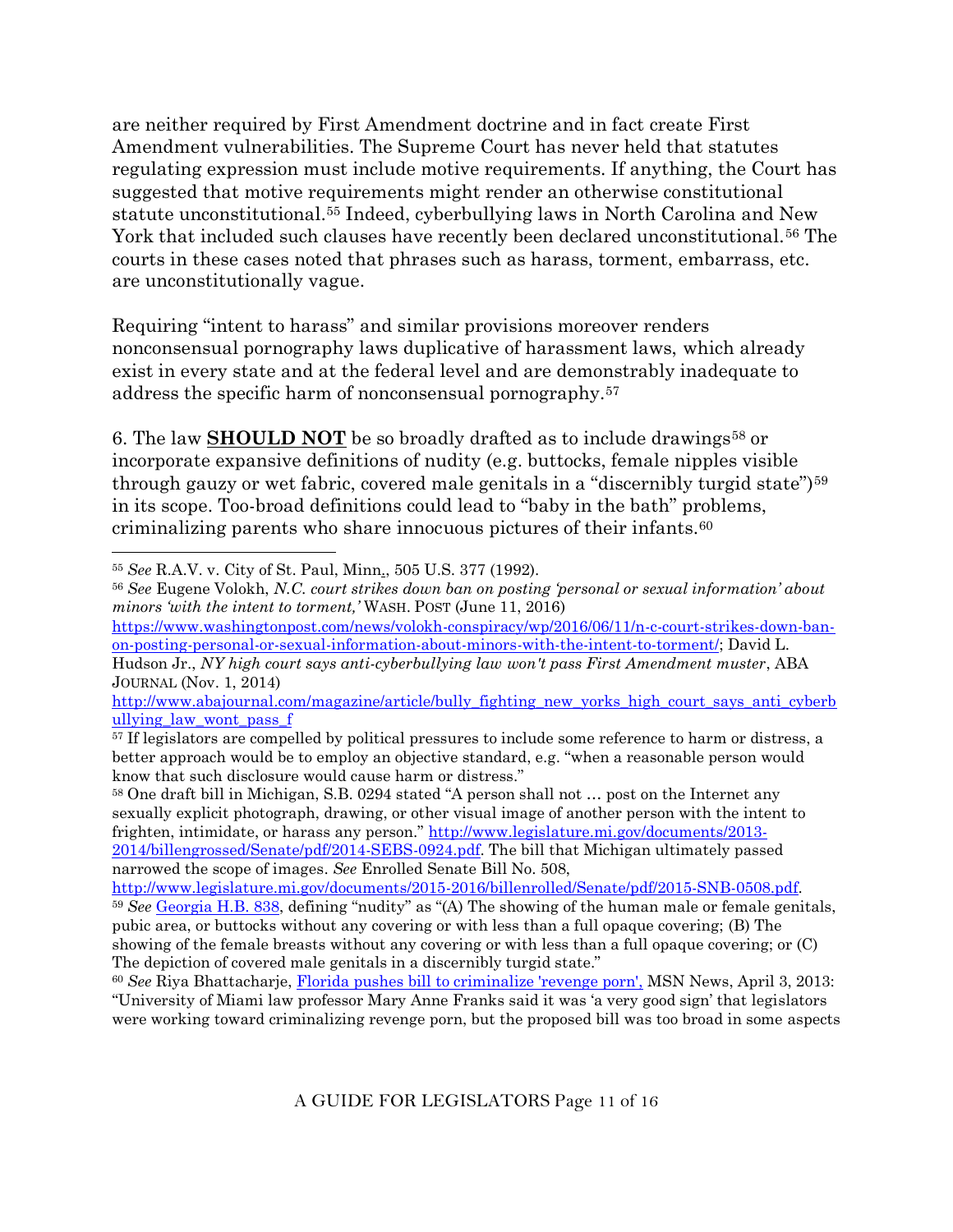7. At the same time, the law **SHOULD NOT** be so narrowly drafted as to apply only to images featuring nudity, as an image can be sexually explicit without containing nudity.<sup>61</sup>

8. The law **SHOULD NOT** be so narrowly drafted as to only apply to disclosures made online or through social media,<sup>62</sup> as nonconsensual pornography can also take "low-tech" forms such as printed photographs and DVDs.<sup>63</sup>

9. The law **SHOULD NOT** be limited to conduct perpetrated by a current or former intimate partner.<sup>64</sup> While such laws highlight the fact that nonconsensual pornography is often a form of intimate partner violence, they allow friends, coworkers, and strangers to engage in this destructive conduct with no consequence.

10. The law **SHOULD NOT** broaden immunity for online entities beyond what is provided by the Section 230 of the federal Communications Decency Act.65 Section 230 protects online entities from liability only to the extent that they function solely as intermediaries for third-party content. To the extent that online entities act as

and too narrow in others. 'It's criminalizing the creation of an image that depicts nudity, but it doesn't define nudity,' Franks said. 'It needs to make clear what it means by nudity and that nudity isn't the only thing we care about. So it is unclear whether it refers to genitalia, buttocks, breasts, etc. or all of the above. That vagueness might mean that a mother who uploads a photo of her baby in the bath to Facebook could face criminal prosecution.'"

<sup>61</sup> *See* Carrie Goldberg, [Seven Reasons Illinois is Leading the Fight Against Revenge](http://www.cybercivilrights.org/seven_reasons_illinois_is_leading_the_fight_against_revenge_porn) Porn, Cyber Civil Rights Initiative, Dec. 31, 2014.

<sup>62</sup> *See* [Georgia H.B. 838](http://www.legis.ga.gov/Legislation/en-US/display/20132014/HB/838), limiting application to a person who "(1) Electronically transmits or posts, in one or more transmissions or posts, a photograph or video … when the transmission or post is harassment or causes financial loss to the depicted person and serves no legitimate purpose to the depicted person; or (2) Causes the electronic transmission or posting, in one or more transmissions or posts, of a photograph or video …when the transmission or post is harassment or causes financial loss to the depicted person and serves no legitimate purpose to the depicted person." <sup>63</sup> *See*, e.g., the case of David Feltmeyer, who allegedly distributed sexually explicit DVDs of his exgirlfriend on the windshields of cars in her neighborhood after she declined to continue a relationship with him. [Police: Man Left DVDS of ex Girlfriend Performing Sex Acts on Car](http://www.foxnews.com/story/2007/03/03/police-man-left-dvds-ex-girlfriend-performing-sex-acts-on-car-windshields/)  [Windshields,](http://www.foxnews.com/story/2007/03/03/police-man-left-dvds-ex-girlfriend-performing-sex-acts-on-car-windshields/) AP News, March 3, 2007. *See* also the case of Jovica Petrovic, who sent 8.5 x11 glossy photos of his ex-wife performing sex acts in FedEx envelopes to her boss as well as to her home

address, where they were opened by her seven-year-old son. Nicholas Phillips, [Sext Fiend,](http://www.riverfronttimes.com/2013-04-18/news/sext-fiend/full/) Riverfront Times, April 18, 2013.

<sup>64</sup> *See* [Pennsylvania H.B. 2107](http://www.legis.state.pa.us/CFDOCS/Legis/PN/Public/btCheck.cfm?txtType=PDF&sessYr=2013&sessInd=0&billBody=H&billTyp=B&billNbr=2107&pn=3866): "a person commits the offense of unlawful dissemination of intimate image if, with intent to harass, annoy or alarm a current or former sexual or intimate partner, the person disseminates a visual depiction of the current or former sexual or intimate partner in a state of nudity or engaged in sexual conduct." <sup>65</sup> 47 U.S.C. § 230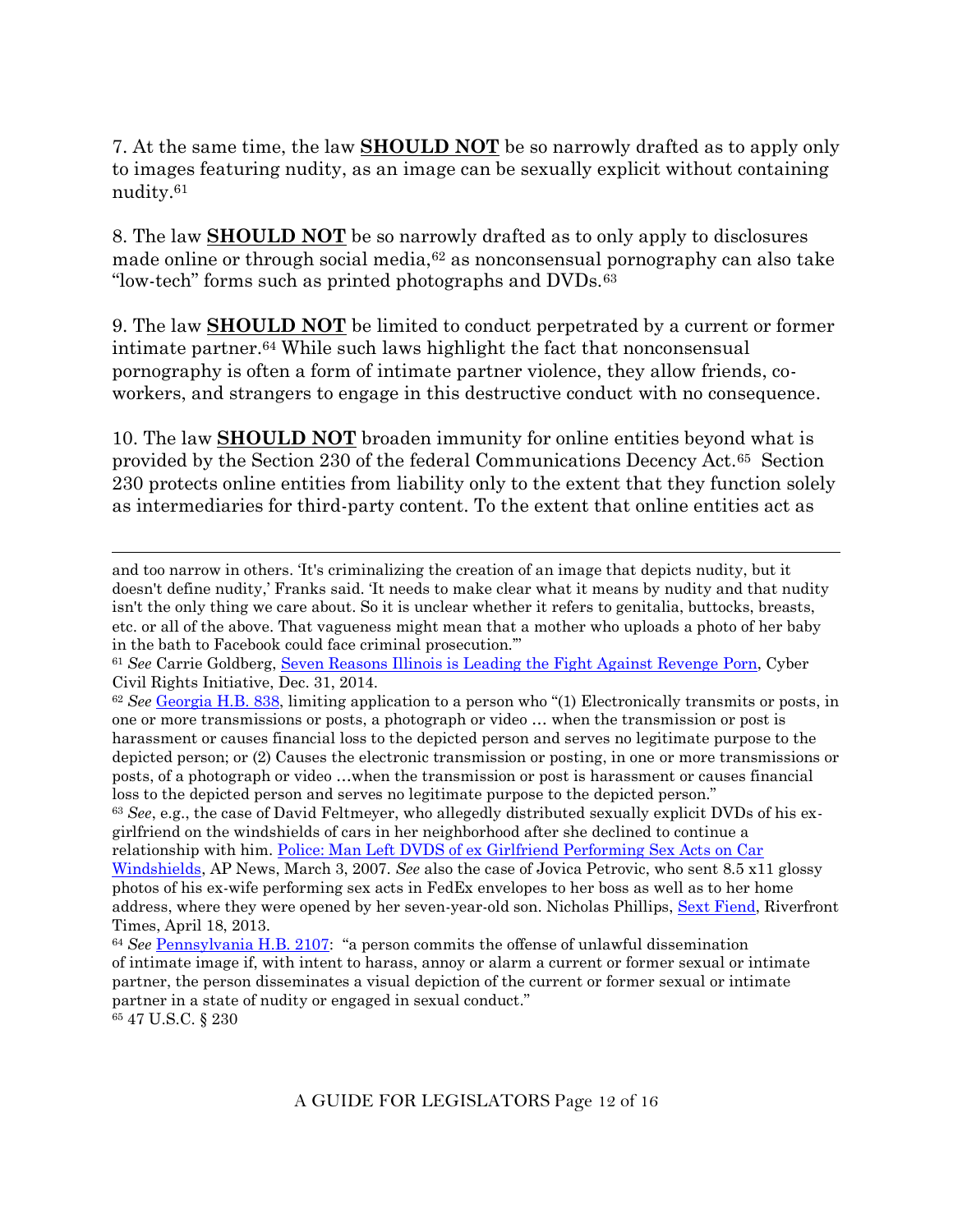co-developers or co-creators of content, they can be prosecuted under state criminal law.<sup>66</sup>

# **VI. Supplemental Resources: Illustrative Case Studies**

The following cases provide a sense of the scope and severity of this conduct.

# **a. Holly Jacobs**

Holly Jacobs is not the name she was born with. A few years ago, the Miami, Florida resident was working on completing her doctorate in Industrial/Organizational Psychology at FIU and had moved on from what she thought had been an amicable breakup with a longtime, long-distance boyfriend.

She was happy in a new relationship, so much so that she posted a picture of herself with her new boyfriend to Facebook to announce their relationship. Soon after, she received an email that would change her life.

"It's 8:15 where you are. You have until 8:37 to reply. Then I start the distribution."

Holly quickly realized what the sender of the email was threatening to distribute, which also made the sender's identity clear. She and her ex-boyfriend had exchanged intimate photos throughout their three-year relationship, but she had never thought that he would use them to destroy her life.

Three days after Holly received the email, her pictures were on over 200 websites and she had been inundated with unwelcome sexual propositions from men who had seen them. The pictures had also been sent to her boss and a co-worker. Holly spent the next few months trying to explain the situation to her employer, her family, her friends, and colleagues, and to plead with porn sites and search engines to remove her material. After a solid month writing her dissertation by day and sending takedown notices at night, the material was gone. But not for long. Within two weeks, her material was up on 300 websites.

At that point, Holly gave up trying to change her search results, and started the process to change her name. She couldn't see any other way to escape the material

<sup>66</sup> Fair Hous. Council of San Fernando Valley v. Roommates.com, LLC 521 F.3d 1157 (9th Cir. 2008)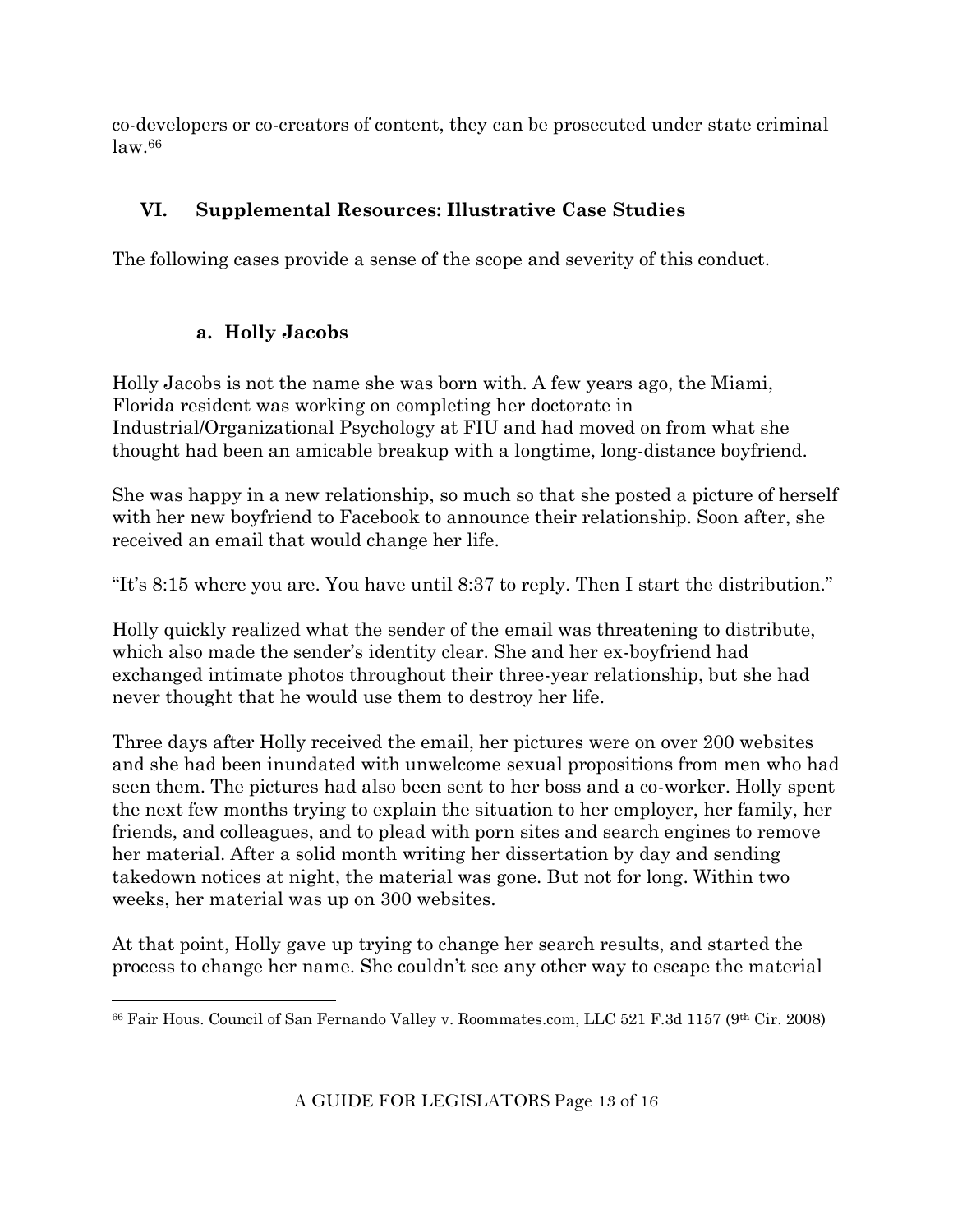that was following her everywhere, jeopardizing her career, her psychological health, and her relationship.

But that wasn't the biggest change Holly was to make. After being told repeatedly by lawyers and police officers that what her ex was doing was not against the law, she decided that this should change too. She started the End Revenge Porn Campaign and teamed up with activist Charlotte Laws and law professors Mary Anne Franks and Danielle Citron to form a nonprofit organization, the Cyber Civil Rights Initiative. Read more about Holly [here.](https://www.pointsoflight.org/awards/after-experiencing-online-abuse-she-empowers-victims-to-take-a-stand/)

## **b. Alecia Andrews-Crain**

Alecia Andrews-Crain, a Missouri mother of two, thought she could finally breathe a sigh of relief after the full order of protection against her abusive ex-husband had been granted in February 2014. But one morning only a few days later, as Alecia went about her work as an independent insurance agent, she was greeted by a startling message in her inbox.

## *Subject: Someone did something nasty to you on [redacted].com*

Once she clicked on the link, she saw a photograph of herself taken seven years ago as she stepped out of the shower. She was still married to her husband then, and she had no time to react to his unexpected presence in the bathroom with a camera – an example of his casually abusive behavior. The seven-year-old picture was now posted to one of the most notorious – and most popular - revenge porn websites. The photo was connected to her LinkedIn and Facebook profiles, causing her personal and professional humiliation.

Like Holly, Alecia went to the police, certain that her ex's malicious behavior had to be against the law. At the time, Missouri did not have a law prohibiting the nonconsensual distribution of intimate images, and the act was not considered a violation of her order of protection. Alecia was left without recourse but used her energy to advocate for Missouri to reform its criminal laws to address this issue. The Missouri Revenge Porn Bill was signed on June 1st, 2018. <sup>67</sup> Read more about Alecia [here.](http://www.kmbc.com/news/woman-fights-for-revenge-porn-laws-after-ex-posted-nude-photo-online/25649360)

<sup>67</sup>Lieb, David A Outgoing Missouri Gov. Eric Greitens signs 'Revenge Porn" Law (June 1, 2018) http://www.chicagotribune.com/news/nationworld/ct-missouri-eric-greitens-revenge-porn-law-20180601-story.html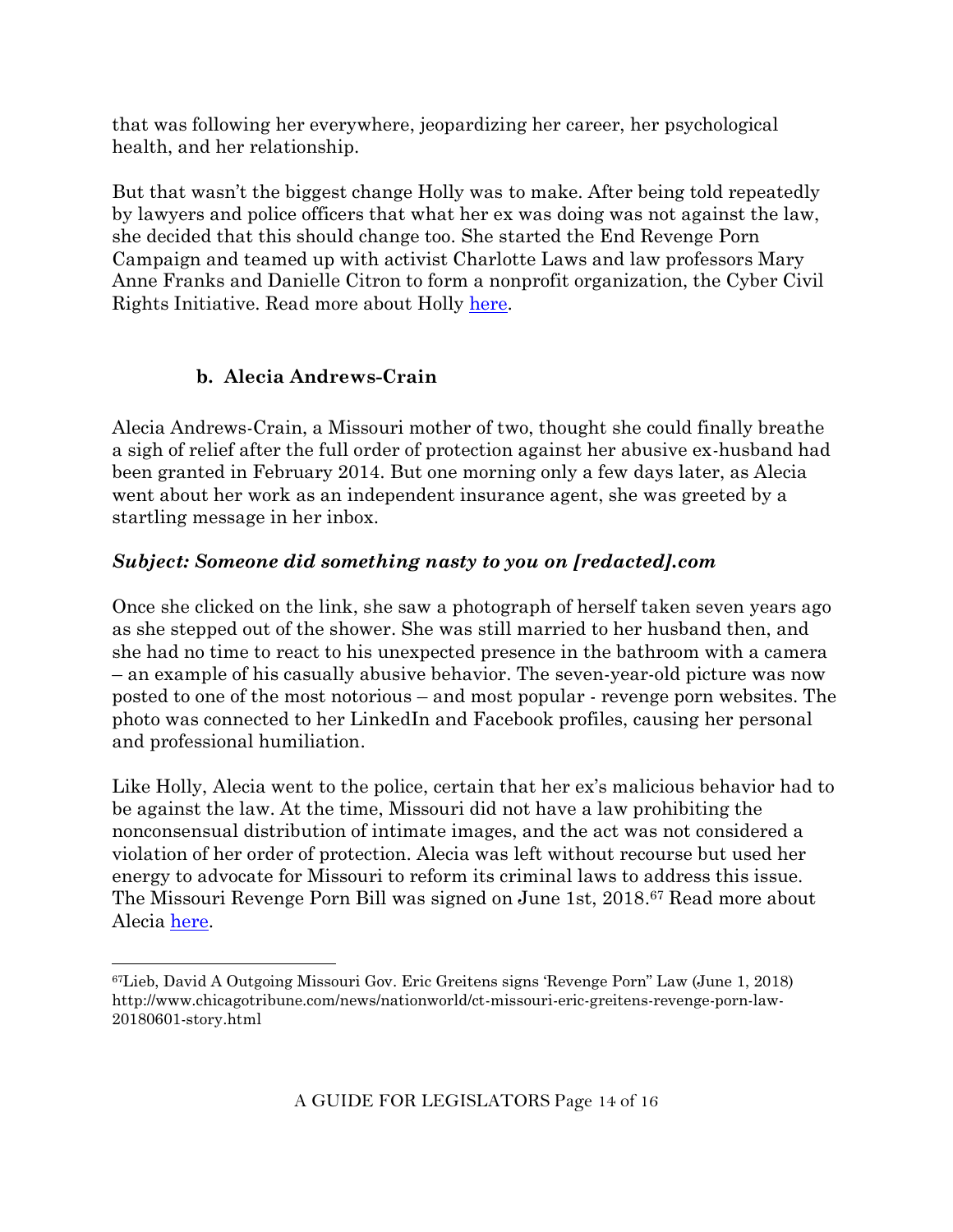#### **c. "Sarah"**

In 2013, Alex Campbell was sentenced to life in prison for human trafficking. According to the four witnesses who testified against him, Campbell used violence and intimidation to force women into prostitution. One of the women, "Sarah" (not her real name) was forced to perform sexual acts with another woman while Campbell filmed it. Campbell threatened to send this video to Sarah's family if she ever attempted to escape. Sarah's story offers a glimpse of how nonconsensual pornography is used by sex traffickers to keep women in servitude. Read more about Sarah's story [here.](http://www.nbcchicago.com/investigations/human-trafficking-alex-campbell-192415731.html)

### **d. Audrie Pott**

While attending a party in September 2012, fifteen-year-old Audrie Pott became extremely intoxicated. Three boys and a girl took her to an upstairs bedroom. The girl left when the boys starting undressing Audrie and drawing on her breasts and buttocks with markers. The boys then took pictures of themselves sexually assaulting Audrie. When Audrie woke up the next morning, she didn't know where she was or what had happened to her. Seeing the marks on her body led Audrie to ask her friends how they got there. Through Facebook conversations, Audrie learned what the boys had done to her. She also learned that there were pictures, and that those pictures were circulating around the school.

A week later, Audrie called her mother from school at midday and asked to be taken home. She retreated to her room when the two arrived at home; her mother decided to check on her after not hearing anything for 20 minutes. The bathroom door was locked and there was no answer from inside. Audrie's mother forced open the door and found her only child hanging from a belt attached to the showerhead. Paramedics arrived soon after Audrie's mother called 911, but their efforts to save Audrie were unsuccessful.<sup>68</sup> Read more about Audrie's story [here.](http://www.rollingstone.com/culture/news/sexting-shame-and-suicide-20130917)

<sup>68</sup> Nina Burleigh, *Sexting, Shame and Suicide*, ROLLING STONE (Sept. 17, 2013), [http://www.rollingstone.com/culture/news/sexting-shame-and-suicide-20130917.](http://www.rollingstone.com/culture/news/sexting-shame-and-suicide-20130917)